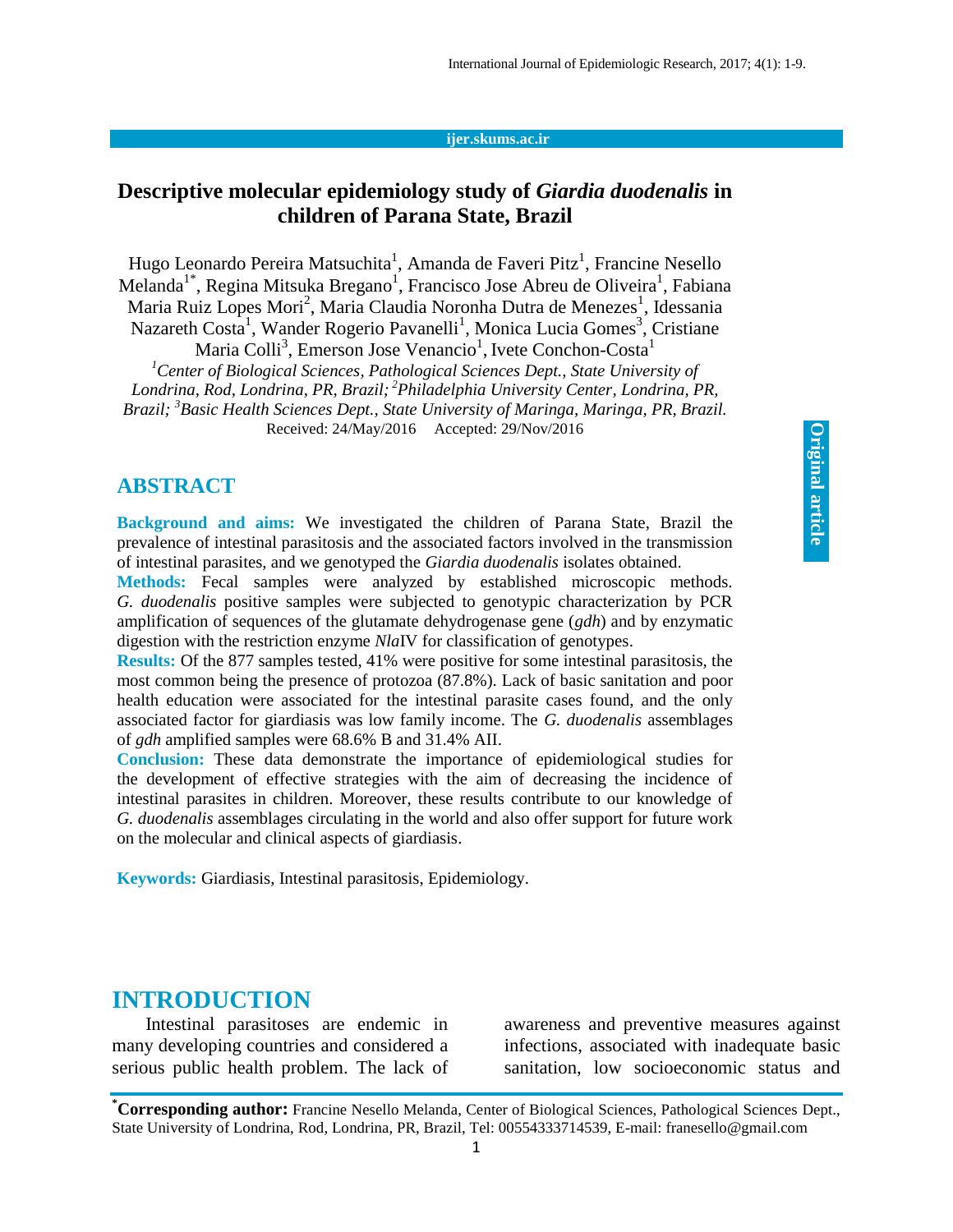level of education, young age and poor hygiene habits, contribute to high positivity rates of parasites.<sup>1</sup>

These same factors, combined with the difficulties of access to health services can lead to intestinal polyparasitism, especially in children, with various effects such as damage to the cognitive and physical development or evolution and complications that expose to danger their health. 2 The impact of polyparasitism severely limits the development of children as key future members of their community and society.<sup>3</sup>

Giardiasis, whose etiological agent, *Giardia duodenalis* (synonym: *G. lamblia*, *G. intestinalis*), is considered the most common and pathogenic intestinal parasitosis in the world.<sup>4</sup> It is estimated that 200 million people in Asia, Africa and Latin America are infected by this parasite, <sup>5</sup> where the main transmission mechanisms are direct fecal-oral transmission and consumption of water and food contaminated with cysts.<sup>6,7</sup> Children are the most affected, since they have inadequate hygiene habits and less developed immune system, and they may have episodes of acute diarrhea and chronic infections leading to severe weight loss, nutritional deficiencies and consequently delayed physical and mental development.<sup>8</sup>

Depending on genetic diversity, *G. duodenalis* has been subdivided into eight assemblages designated A to  $H$ ,  $^{9-11}$ where assemblages A and B are found in humans and other mammals. These assemblages are found throughout the world, but their prevalence varies greatly from one country to another.<sup>12-17</sup> In human infections in Asia and parts of Latin America, assemblage A is predominant, while assemblage B is the most prevalent in Australia, Canada, India, Malaysia, Ethiopia, Egypt, Brazil and Argentina.<sup>18-25</sup>

Epidemiological investigations examining the relation between *G. duodenalis* assemblages responsible for human

infections and risk factors are scarce. A study in Fortaleza, Ceara, Brazil investigated the relationship between assemblages A and B in children and factors such as type of housing, drinking water supply, availability of a toilet, frequency of hand washing and presence of pets, and no significant association was found.<sup>23</sup>

Considering that socioeconomic and sanitary conditions vary widely in Brazil, it is worth obtaining epidemiological data for populations where this profile is still unknown. Thus, this study aimed to determine the prevalence of intestinal parasitoses and associated factors in Parana State, Brazil, and also to determine the *G. duodenalis* assemblages circulating in the region.

# **METHODS**

This work was conducted in the municipality of Sao Jeronimo da Serra, Parana, Brazil (23º 43´S, 50º 44´W), 823.774  $km^2$  in area, with a population of around 11.500 inhabitants, including 2.940 (26%) children aged 0-14 years. The sample size was calculated using a 95% confidence interval for a population of children, standard error of 3% and a prevalence of 30%, resulting in 687 samples. The calculations were performed using the software EPIINFO 3.5.2 (CDC, Atlanta, Georgia, USA).

Children aged 0 to 14 years from Municipal Schools and Kindergarten, were invited to participate as volunteers. After the authorization of parents or guardians, recipients for collecting feces were given to the participants together with a socio-demographic questionnaire. The collection period was January 2010 to December 2012.

The samples were collected in polypropylene cups without preservatives. They were analyzed by the methods of Faust et al. and Hoffman et al. that allow the meeting of cysts and trophozoites of protozoa and helminth eggs. $^{26,27}$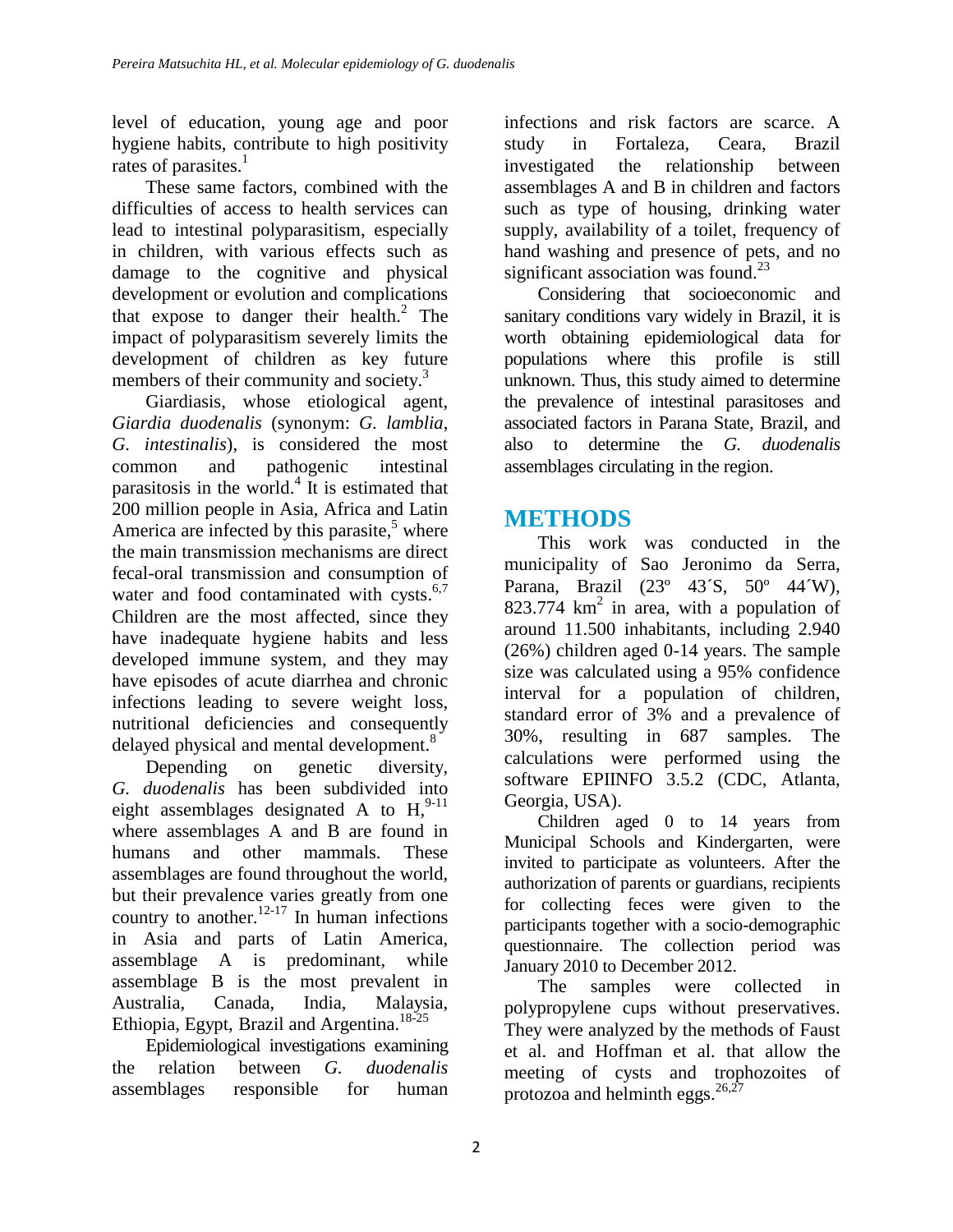This study was approved by the Ethics Committee on Human Research of the State University of Londrina (CEP-UEL 179/10). Parents or guardians of the children answered a questionnaire containing questions about the general characteristics of the children, including sex, age, socioeconomic status, and environmental and living conditions, as well as personal hygiene, eating habits and presence of domestic dogs and cats.

DNA was extracted from all samples positive for *G. duodenalis* according to microscopy by the phenol-chloroform method Sambrook et al., with modifications.<sup>28</sup>

The fragments of 432 bp of the *gdh* gene were amplified by seminested PCR (sPCR) using the primers GDHeF (TCA ACG TYA AYC GYG GYT TCC GT), GDHiF (CAG TAC AAC TCY GCT CTC GG), and GDHiR (GTT RTC CTT GCA CAT CTC C), as previously described Read et al., and modification for Colli et al. $19,29$ The genotyping based on a single gene has been reported by several studies.<sup>30-34</sup>

The final reaction products were visualized by staining with Syber Safe (Invitrogen) in a 2% agarose gel. Ultra-pure water was used as a negative control, and the positive control was DNA extracted from the strain *G. duodenalis* Portland (ATCC 30888, sub-assemblage AI) kept in axenic culture medium TYI-S-33.<sup>13</sup>

Genotyping was performed by polymerase chain reaction-restriction fragment length polymorphism (PCR-RFLP), with 2U endonuclease *Nla*IV (New England Biolabs, Inc., USA) for three hours at  $37^{\circ}$ C.<sup>19</sup> The amplification products were visualized in a 3% agarose gel and staining with ethidium bromide.

Data were stored and analyzed with EPI INFO 3.5.2 (CDC, Atlanta, GA, USA). The chi-square test was used to compare two proportions, with 5% significance level. To determine the possible variables associated with intestinal parasites, we used the odds ratio with a 95% confidence interval.

### **RESULTS**

A total of 877 samples were analyzed, of which 360 (41%) were positive for intestinal parasite. Of these positives, 257 (71.4%) showed parasitism by only protozoa, being the *Giardia duodenalis* the pathogenic protozoa more frequently encountered with 11.2% of children infected. On the other hand, 44 (12.2%) showed only the presence of helminths, with *Ascaris lumbricoides* being the most common (Table 1), while 59 (16.4%) showed parasitism by both protozoa and helminths.

| <b>Table 1:</b> Occurrence of intestinal parasites |
|----------------------------------------------------|
| in children in the city of Sao Jeronimo da         |
| Serra, Brazil                                      |

| <b>Infection</b>             | $n\frac{6}{6}$ |
|------------------------------|----------------|
| Protozoan                    | 257(71.4)      |
| Entamoeba coli               | 200(22.8)      |
| Endolimax nana               | 132(15.1)      |
| Giardia duodenalis           | 98(11.2)       |
| Entamoeba histolytica/dispar | 22(2.5)        |
| Iodamoeba butschilii         | 17(1.9)        |
| Helminth                     | 44(12.2)       |
| Ascaris lumbricoides         | 64(7.3)        |
| Ancilostomideo               | 21(2.4)        |
| Trichuris trichiura          | 11(1.3)        |
| Enterobius vermicularis      | 10(1.1)        |
| Strongyloides stercoralis    | 02(0.2)        |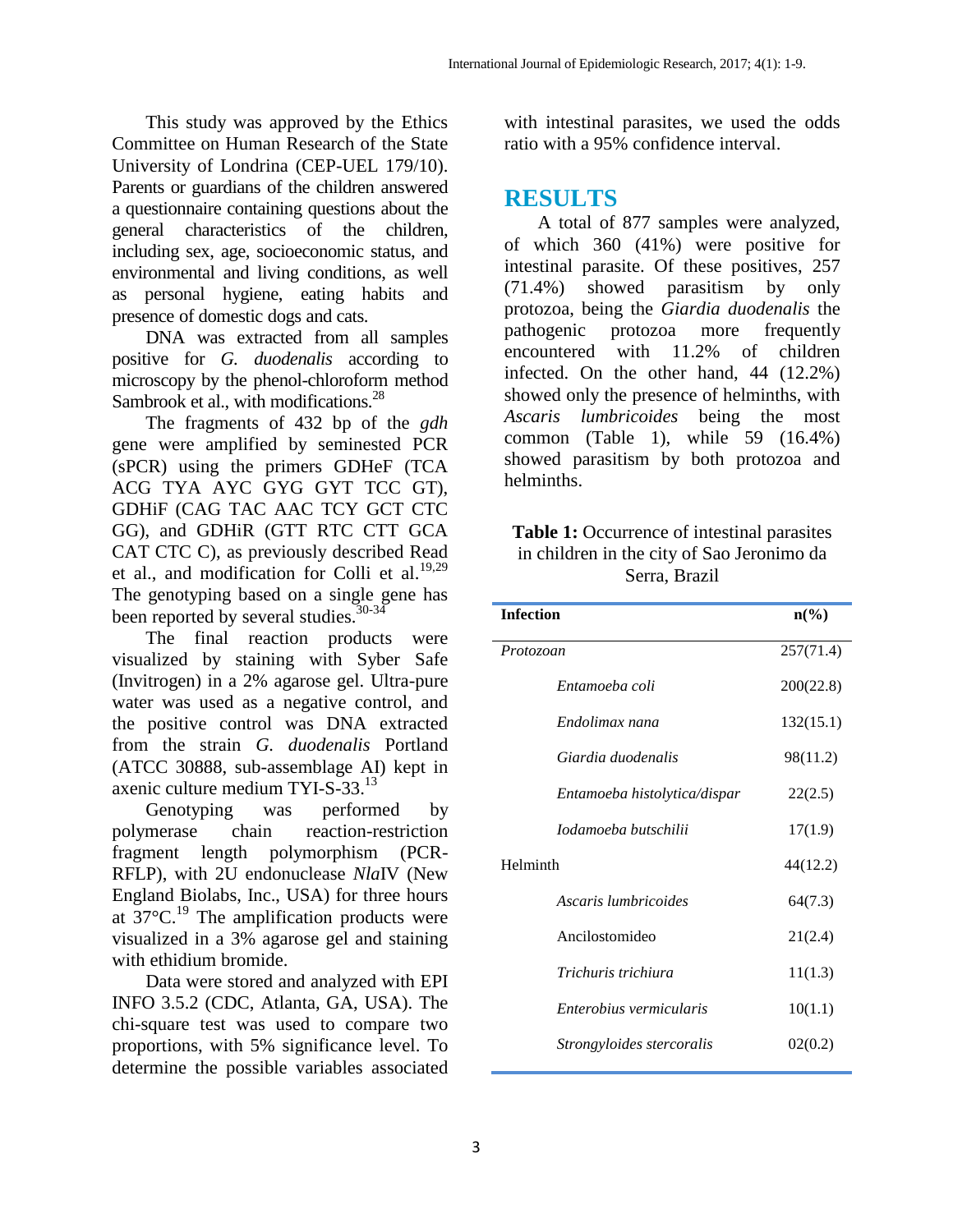Table 2 shows the variables associated with the presence of intestinal parasites were living in rural area (OR: 2.05; 1.50-2.81), use of untreated water (OR: 1.40; 1.04-1.89), contact with soil and sand (OR: 1.75;

1.18-2.61), not washing fruits and vegetables (OR: 1.68; 1.23-2.29), not washing hands after using the toilet (OR: 1.72; 1.21-2.44) and the presence of dog (OR: 2.33; 1.44-3.76) and cats (OR: 1.64; 1.22-2.21).

**Table 2:** Analysis of socioeconomic and hygienic variables associated with the presence of intestinal parasites in the period January 2010 to December 2012 in children of St. Jeronimo da Serra. Brazil

| <b>Variables</b>              |                | <b>Total</b> | <b>Infected</b> |               | OR(IC 95%)*         | $P**$   |
|-------------------------------|----------------|--------------|-----------------|---------------|---------------------|---------|
|                               |                |              | $\mathbf n$     | $\frac{0}{0}$ |                     |         |
| Home Location                 | Rural          | 430          | 207             | 48.1          | $2.05(1.50-2.81)$   | < 0.001 |
|                               | Urban          | 318          | 99              | 31.1          |                     |         |
| Treated water                 | Yes            | 337          | 155             | 46.0          | $1.40(1.04-1.89)$   | 0.028   |
|                               | No             | 423          | 160             | 37.9          | 1                   |         |
| Sewerage                      | Yes            | 700          | 295             | 42.1          | $1.08(0.64 - 1.82)$ | 0.857   |
|                               | No             | 72           | 29              | 40.3          | 1                   |         |
| Contact with earth and sand   | Yes            | 704          | 309             | 43.9          | $1.75(1.18-2.61)$   | 0.007   |
|                               | N <sub>0</sub> | 133          | 41              | 30.8          | 1                   |         |
| No Wash hands before eating   | Yes            | 319          | 146             | 45.8          | $1.30(0.97-1.75)$   | 0.077   |
|                               | No             | 514          | 202             | 39.3          | 1                   |         |
| Eating fruits and vegetables  | Yes            | 772          | 328             | 42.5          | $1.51(0.88-2.59)$   | 0.168   |
|                               | No             | 64           | 21              | 32.8          | 1                   |         |
| Washing food in water         | Yes            | 259          | 130             | 50.2          | $1.68(1.23-2.29)$   | < 0.001 |
|                               | No             | 568          | 213             | 37.5          | 1                   |         |
| Wash hands after using<br>the | Yes            | 267          | 133             | 49.8          | $1.72(1.21 - 2.44)$ | 0.002   |
| bathroom                      | N <sub>o</sub> | 306          | 112             | 36.6          | 1                   |         |
| Dog presence at home          | Yes            | 667          | 294             | 44.1          | $2.33(1.44 - 3.76)$ | < 0.001 |
|                               | No             | 99           | 25              | 25.3          | 1                   |         |
| Cat presence at home          | Yes            | 423          | 197             | 46.6          | $1.64(1.22 - 2.21)$ | 0.001   |
|                               | No             | 326          | 113             | 34.7          | 1                   |         |

*\*OR: Odds Ratio, IC: Confidence interval; \*\*Chi-square test P<0.05.*

The only factor sociodemographic associated with the presence of Giardia was family income, where odds of infection was

2.59 times higher for those with family income below the minimum salary or U\$ 250 (Table 3).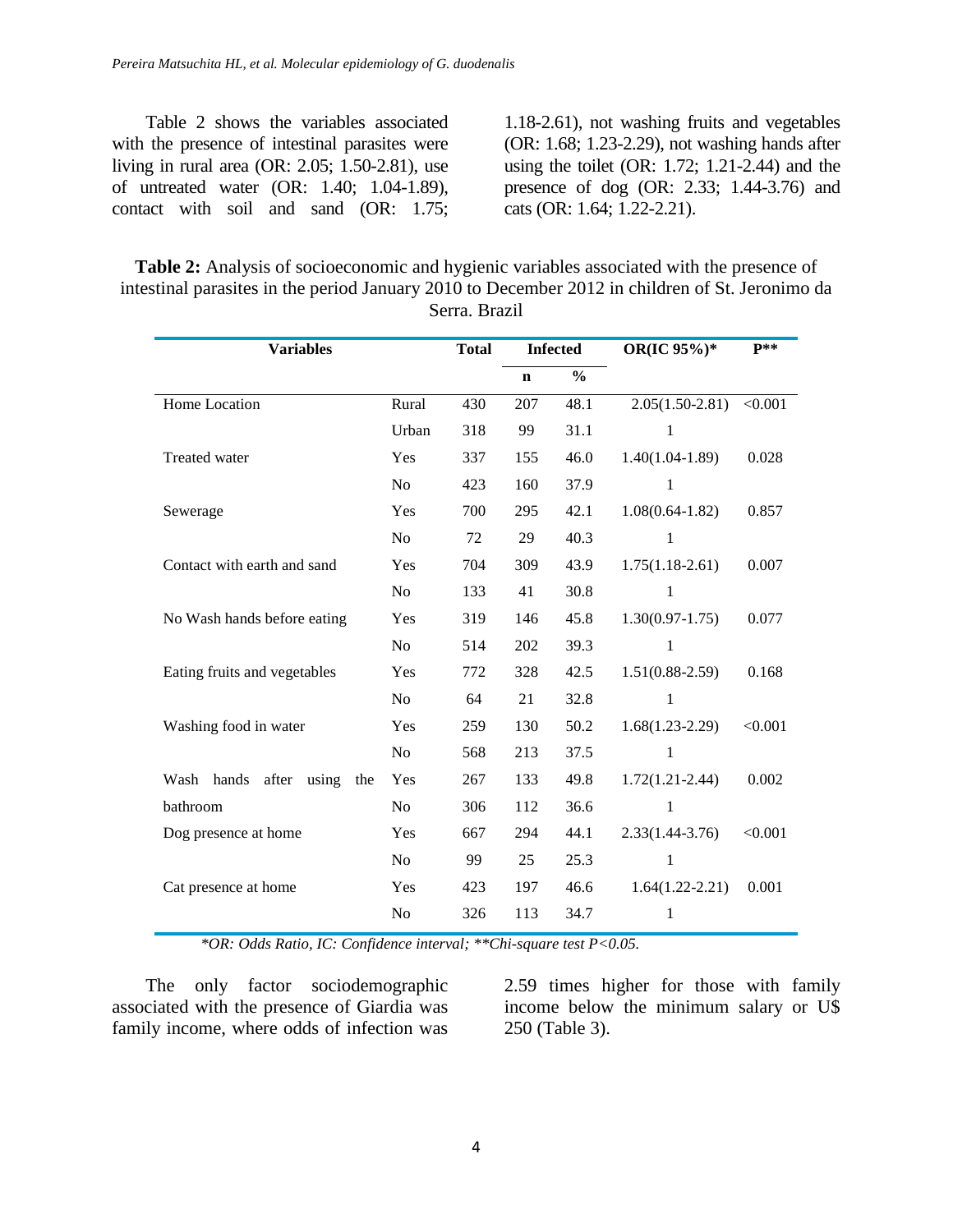| Characteristic    |                            | <b>Total</b> | <b>Positive</b> |               | OR(IC 95%)*         | $P**$   |
|-------------------|----------------------------|--------------|-----------------|---------------|---------------------|---------|
|                   |                            |              | $\mathbf n$     | $\frac{6}{6}$ |                     |         |
| Frequency         |                            | 877          | 98              | 11.2          |                     |         |
| <b>Sex</b>        | Male                       | 439          | 45              | 10.3          | $0.83(0.53-1.29)$   | 0.445   |
|                   | Female                     | 438          | 53              | 12.1          | 1                   |         |
| Age (years)       | $0 - 6$                    | 398          | 50              | 12.6          | $1.24(0.79-1.95)$   | 0.338   |
|                   | $7 - 14$                   | 423          | 44              | 10.4          | 1                   |         |
| Schooling of      | Up to 8 years of study     | 448          | 47              | 10.5          | $0.71(0.41-1.23)$   | 0.243   |
| parents/guardians | More than 8 years of study | 176          | 25              | 14.2          | 1                   |         |
| Family income     | $\leq$ 1 minimum salary*** | 131          | 24              | 18.3          | $2.59(1.47 - 4.54)$ | < 0.001 |
|                   | $>1$ minimum salary        | 615          | 49              | 8.0           | 1                   |         |

**Table 3:** Analysis of the association of socioeconomic aspects of children with *Giardia duodenalis* infection in the city of Sao Jeronimo da Serra, Parana, studied from January 2010 to December 2012

*\*OR: Odds Ratio, IC: Confidence interval; \*\*Chi-square test P<0.05; \*\*\*Minimum monthly salary in Brazil= US\$ 200.00.*

Of the 98 samples positive, by microscopy, for *G. duodenalis*, we found that the *gdh* gene was amplified in 35 samples (35.7%). Genotype analysis identified sub-assemblages AII and B in 11 of 35 (31.4%) and 24 of 35 (68.6%), respectively.

#### **DISCUSSION**

Due to its importance and high incidence, we investigated the occurrence of intestinal parasitic infections in children 0-14 years in the city of Sao Jeronimo da Serra, Parana. We found a high prevalence of *G. duodenalis*, as has been reported in other regions of Parana. 35,36

A higher prevalence of protozoa than helminths is a pattern that has been seen in several places in Brazil, and according to some authors, this is due to the widespread use of chemotherapy for intestinal worms, which is not effective against protozoa, and due to improvements in public health, education and housing.<sup>37-39</sup>

The variables found associated with intestinal parasitic infection were in agreement with other findings in the literature, such as the lack of drinking water treatment, contact with dirt or sand, not washing food, and not washing hands after going to the bathroom,  $4,40,41$ which reinforces the importance of public awareness of healthy practices aimed at preventing infection.

Regarding giardiasis, we observed that its prevalence was high (11.2%) in the region studied. In Brazil, its incidence is not well known, where there are reports of stool surveys in some cities of the country, with incidence varying widely from 12.4 to 50% in different places. 29,41

This difference between regions of the country may be due to factors such as the number of samples, the analytical method used, and the socioeconomic, health and environmental conditions in different regions. 41,42 However, it should be noted that due to the intermittent excretion pattern of *G. duodenalis* cysts in the stool, the values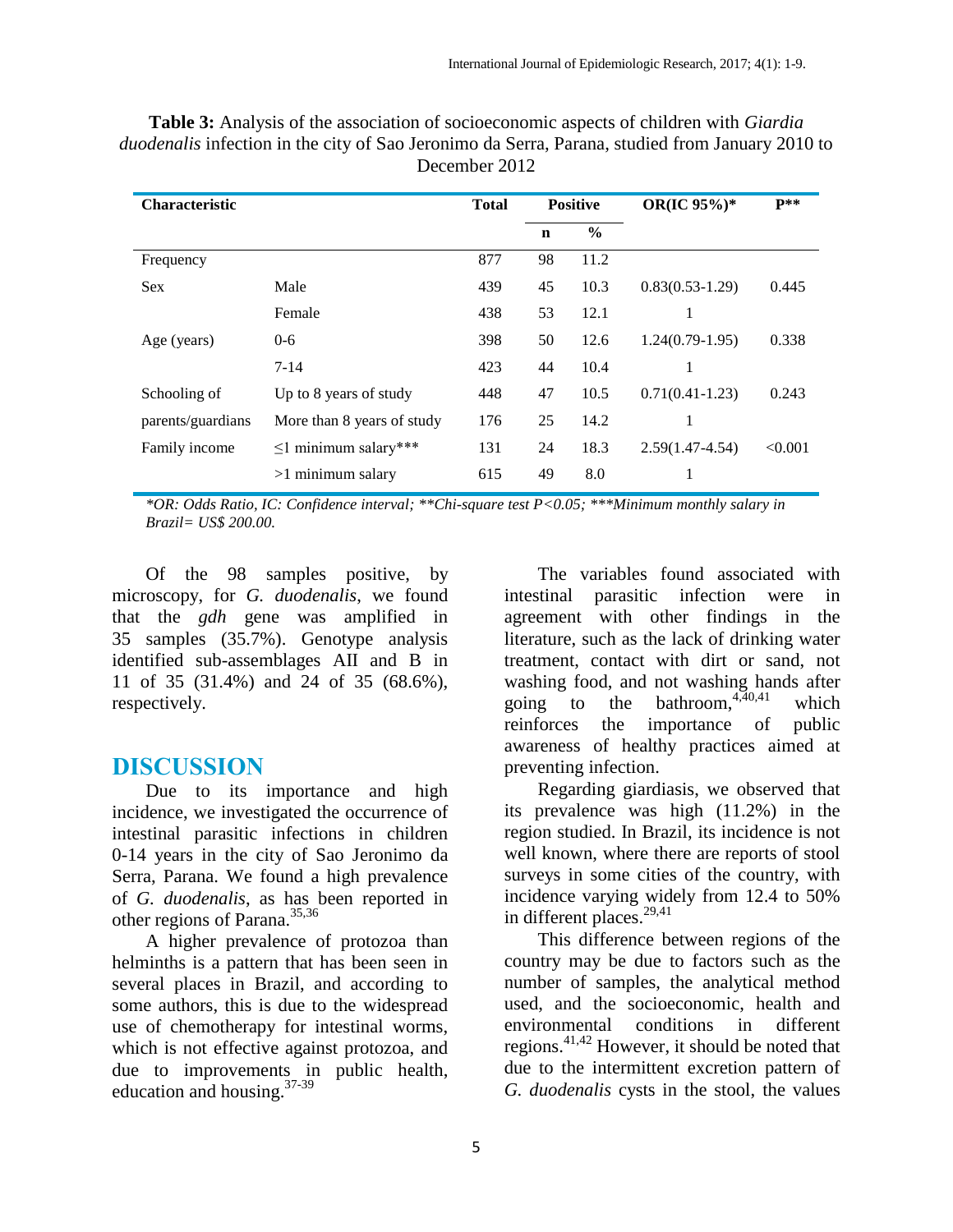found in this study may have been underestimated since we analyzed only one stool sample per child.

In this study, sanitation factors were not associated with *G. duodenalis*, thus corroborating other studies that also found no differences related to these aspects.<sup>4,29</sup> On the other hand, family income was determined to be a factor associated with risk of giardiasis. It is known that lowincome families are more prone to intestinal parasitic infections, mainly due to the location of housing, which in most cases lacks basic sanitation, such as sewage and treated running water.<sup>4,43</sup>

World Health Organization has considered giardiasis a zoonosis since 1979, and according to Feng 20115, a greater number of molecular epidemiology studies on giardiasis are needed, since those conducted so far do not allow an adequate evaluation of the epidemiology of giardiasis. In fact, although giardiasis is very common in Brazil, its genetic characterization is still little studied, only indicating that genotypes vary from region to region. Only assemblage A has been found in Rio de Janeiro, while only assemblage B has been observed in Minas Gerais.<sup>16,41</sup> On the other hand, the states of Sao Paulo and Parana have shown the presence of both assemblages A and B.15,35,44

The occurrence of assemblages A and B in humans and animals has been detected in analyzing numerous isolates from different species of *Giardia* hosts and different geographic areas. In fact, the genotypes AI and B have been found in a mixture of human and animal isolates, and these assemblages are therefore considered potentially zoonotic. The AII subassemblage is most common in human isolates, although it has also been found in animals.<sup>9,11,45</sup> Given the above, we can infer that in the region studied, zoonotic transmission can be possible because assemblage B isolates were found.

Besides the zoonotic character, assemblage B exhibits different biological behavior and degrees of virulence. 16,23,29,46 According to Kohli et al., children with assemblage B show a greater rate of elimination of  $cysts.<sup>23</sup>$  This could have resulted in a higher transmission rate and consequently higher incidence of infection in the population studied, in which assemblage B was predominant.

In short, the prevalence of intestinal parasitoses in Parana, Brazil is high, and epidemiological data suggest the need to improve basic sanitation and health education. In addition, the results of this study demonstrate that a *G. duodenalis* genotype with a zoonotic profile circulates in the area studied, contributing to our knowledge of assemblages circulating in the world and lending support to future works on the molecular and clinical aspects of giardiasis.

## **CONCLUSION**

These data demonstrate the importance of epidemiological studies for the development of effective strategies with the aim of decreasing the incidence of intestinal parasites in children. Moreover, these results contribute to our knowledge of *G. duodenalis* assemblages circulating in the world and also offer support for future work on the molecular and clinical aspects of giardiasis.

#### **CONFLICT OF INTEREST**

The authors declare that there are no conflicts of interest.

# **ACKNOWLEDGEMENT**

We would like to thank all individuals who cooperated in this research and helped us to fill out the study.

### **REFERENCES**

1. Castro AZ, Viana JD, Penedo AA, Donatele DM. Levantamento das parasitoses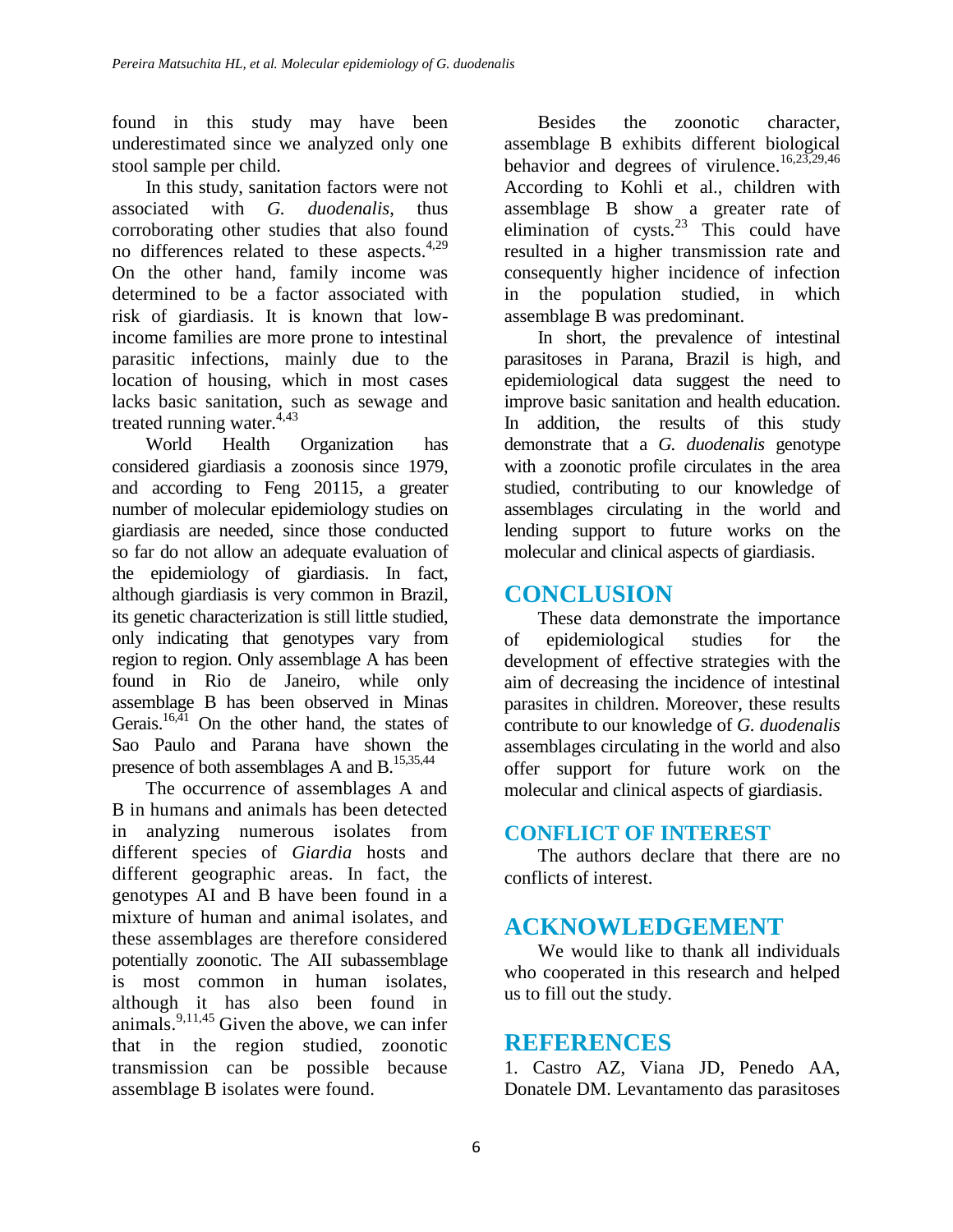intestinais em escolares da rede pública na cidade de Cachoeiro de Itapemirim- ES. Newslab. 2004; 64(13): 140-44.

2. Oliveira SHdSD, Sousa LM, Brasil JKC, Pires CAA. Complicação de abscesso hepático em criança ribeirinha poliparasitada: Um relato de caso e discussao sobre as condições de saneamento e acesso à saúde dessa população. Rev Bras Med Fam. 2013; 9(31): 213-8.

3. Harhay MO, Horton J, Olliaro PL. Epidemiology and control of human gastrointestinal parasites in children. Expert Rev Anti Infect Ther. 2010; 8(2): 219-34.

4. Tashima NT, Simoes MJ, Leite CQ, Fluminhan A, Nogueira MA, Malaspina AC. Classic and molecular study of *Giardia duodenalis* in children from a daycare center in the region of Presidente Prudente, Sao Paulo, Brazil. Rev Inst Med Trop Sao Paulo. 2009; 51(1): 19-24.

5. Feng Y, Xiao L. Zoonotic potential and molecular epidemiology of Giardia species and giardiasis. Clin Microbiol Rev. 2011; 24(1): 110-40.

6. Baldursson S, Karanis P. Waterborne transmission of protozoan parasites: Review of worldwide outbreaks- an update 2004-2010. Water Res. 2011; 45(20): 6603-14.

7. Pupulin ART, Gomes ML, Dias MLG, Araujo SMd, Guilherme ALF, Kuhl JB. Giardíase em creches do município de Maringa. Rev bras Anal clin. 2004; 36(3): 147-9.

8. BuretAG, Cotton J. Pathophysiological processes and clinical manifestations of Giardiasis. Giardia: Springer; 2011.

9. Monis PT, Andrews RH, Mayrhofer G, Ey PL. Genetic diversity within the morphological species Giardia intestinalis and its relationship to host origin. Infect Genet Evol. 2003; 3(1): 29-38.

10. Eligio-Garcia L, Cortes-Campos A, Jimenez-Cardoso E. Genotype of Giardia intestinalis isolates from children and dogs

and its relationship to host origin. Parasitol Res. 2005; 97(1): 1-6.

11. Lasek-Nesselquist E, Welch DM, Sogin ML. The identification of a new *Giardia duodenalis* assemblage in marine vertebrates and a preliminary analysis of *G. duodenalis* population biology in marine systems. Int J Parasitol. 2010; 40(9): 1063-74.

12. Berrilli F, Di Cave D, De Liberato C, Franco A, Scaramozzino P, Orecchia P. Genotype characterisation of *Giardia duodenalis* isolates from domestic and farm animals by SSU-rRNA gene sequencing. Vet Parasitol. 2004; 122(3): 193-9.

13. El-Shazly AM, Mowafy N, Soliman M, El-Bendary M, Morsy AT, Ramadan NI, et al. Egyptian genotyping of Giardia lamblia. J Egypt Soc Parasitol. 2004; 34(1): 265-80.

14. Haque R, Roy S, Kabir M, Stroup SE, Mondal D, Houpt ER. Giardia assemblage A infection and diarrhea in Bangladesh. J Infect Dis. 2005; 192(12): 2171-3.

15. Souza SL, Gennari SM, Richtzenhain LJ, Pena HF, Funada MR, Cortez A, et al. Molecular identification of *Giardia duodenalis* isolates from humans, dogs, cats and cattle from the state of Sao Paulo, Brazil, by sequence analysis of fragments of glutamate dehydrogenase (*gdh*) coding gene. Vet Parasitol. 2007; 149(3-4): 258-64.

16.Volotão A, Costa-Macedo L, Haddad F, Brandao A, Peralta J, Fernandes O. Genotyping of *Giardia duodenalis* from human and animal samples from Brazil using β-giardin gene: A phylogenetic analysis. *Acta* Trop. 2007; 102(1): 10-9.

17. Caccio SM, Ryan U. Molecular epidemiology of giardiasis. Mol Biochem Parasitol. 2008; 160(2): 75-80.

18. Guy RA, Xiao C, Horgen PA. Real-time PCR assay for detection and genotype differentiation of Giardia lamblia in stool specimens. J Clin Microbiol. 2004; 42(7): 3317-20.

19. Read CM, Monis PT, Thompson RA. Discrimination of all genotypes of *Giardia*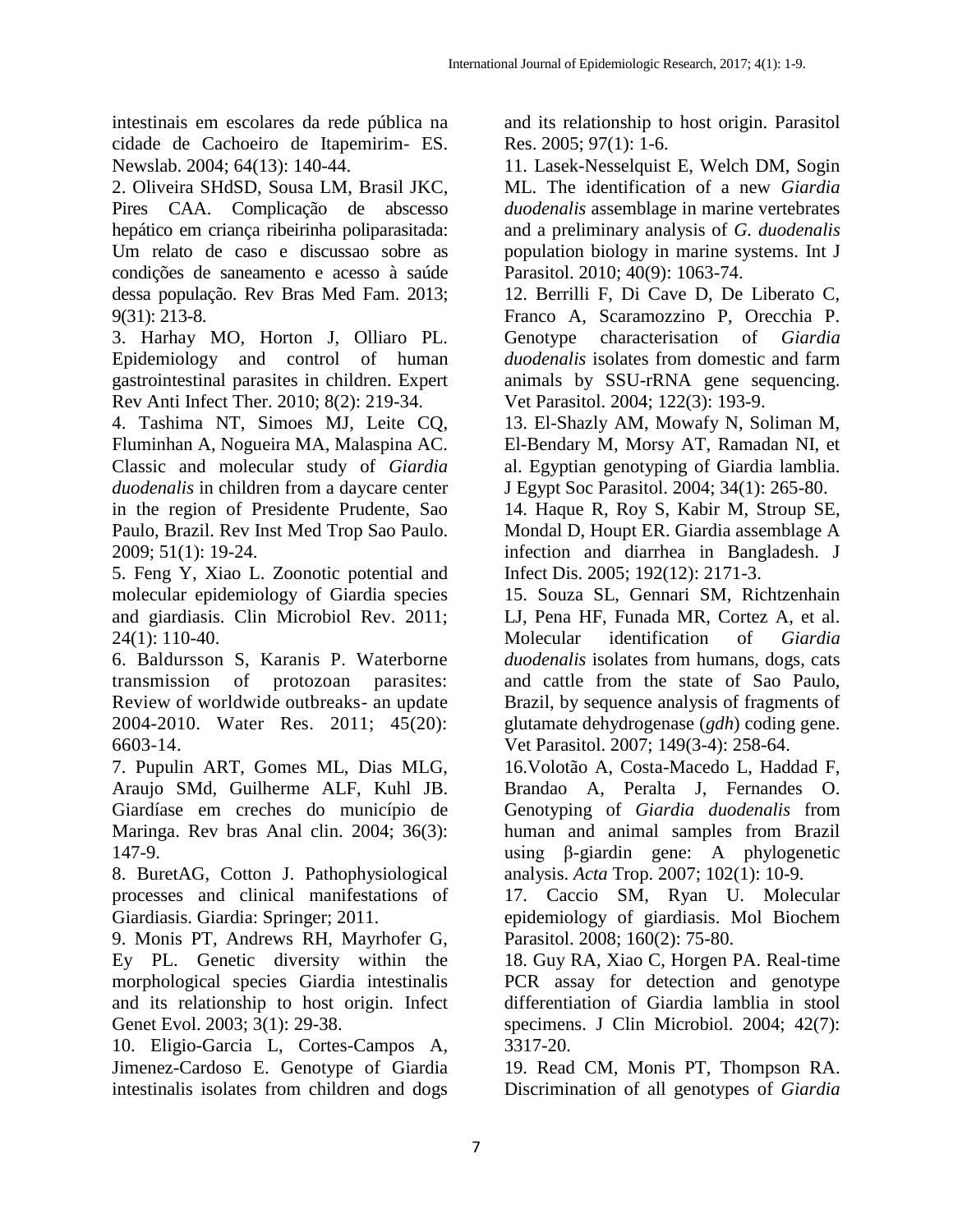*duodenalis* at the glutamate dehydrogenase locus using PCR-RFLP. Infect Genet Evol. 2004; 4(2): 125-30.

20. Ng CT, Gilchrist CA, Lane A, Roy S, Haque R, Houpt ER. Multiplex real-time PCR assay using Scorpion probes and DNA capture for genotype-specific detection of Giardia lamblia on fecal samples. J Clin Microbiol. 2005; 43(3): 1256-60.

21. Gelanew T, Lalle M, Hailu A, Pozio E, Caccio SM. Molecular characterization of human isolates of *Giardia duodenalis* from Ethiopia. Acta Trop. 2007; 102(2): 92-9.

22. Foronda P, Bargues MD, Abreu-Acosta N, Periago MV, Valero MA, Valladares B, et al. Identification of genotypes of Giardia intestinalis of human isolates in Egypt. Parasitol Res. 2008; 103(5): 1177-81.

23. Kohli A, Bushen OY, Pinkerton RC, Houpt E, Newman RD, Sears CL, et al. *Giardia duodenalis* assemblage, clinical presentation and markers of intestinal inflammation in Brazilian children. Trans R Soc Trop Med Hyg. 2008; 102(7): 718-25.

24. Minvielle MC, Molina NB, Polverino D, Basualdo JA. First genotyping of Giardia lamblia from human and animal feces in Argentina, South America. Mem Inst Oswaldo Cruz. 2008; 103(1): 98-103.

25 Mohammed Mahdy AK, Surin J, Wan KL, Mohd-Adnan A, Al-Mekhlafi MS, Lim YA. Giardia intestinalis genotypes: Risk factors and correlation with clinical symptoms. Acta Trop. 2009; 112(1): 67-70.

26 Faust EC, Sawitz W, Tobie J, Odom V, Peres C, Lincicome DR. Comparative efficiency of various technics for the diagnosis of protozoa and helminths in feces. J Parasitol. 1939; 25(3): 241-62.

27. Hoffman WA, Pons JA, Janer JL. The Sedimentation-Concentration Method In Schistosomiasis mansonl. *PR J Public Health* Trop *Med*. 1934; 9(3): 283–91.

28. J. Sambrook, E.F. Fritsch, T. Maniatis, Molecular cloning. New York: Cold spring harbor laboratory press; 1989.

29. Colli CM, Bezagio RC, Nishi L, Bignotto TS, Ferreira EC, Falavigna-Guilherme AL, et al. Identical assemblage of *Giardia duodenalis* in humans, animals and vegetables in an urban area in southern Brazil indicates a relationship among them. PLoS One. 2015; 10(3): e0118065.

30. Peng XQ, Tian GR, Ren GJ, Yu ZQ, Lok JB, Zhang LX, et al. Infection rate of *Giardia duodenalis*, Cryptosporidium spp. and Enterocytozoon bieneusi in cashmere, dairy and meat goats in China. Infect Genet Evol. 2016; 41: 26-31.

31. Strkolcova G, Goldova M, Madar M, Cechova L, Halanova M, Mojzisova J. *Giardia duodenalis* and Giardia enterica in children: first evidence of assemblages A and B in Eastern Slovakia. Parasitol Res. 2016; 115(5): 1939-44.

32. Hawash Y, Ghonaim MM, Al-Shehri SS. An improved PCR-RFLP assay for detection and genotyping of asymptomatic giardia lamblia infection in a resource-poor setting. Korean J Parasitol. 2016; 54(1): 1-8.

33. Tan L, Wu S, Abdullahi AY, Yu X, Hu W, Song M, et al. PCR-RFLP method to detect zoonotic and host-specific *Giardia duodenalis* assemblages in dog fecal samples. Parasitol Res. 2016; 115(5): 2045-50.

34. Adriana G, Zsuzsa K, Mirabela Oana D, Mircea GC, Viorica M. *Giardia duodenalis* genotypes in domestic and wild animals from Romania identified by PCR-RFLP targeting the *gdh* gene. Vet Parasitol. 2016; 217: 71-5.

35. Marquez B, Hasenack E, Trapp R. Guilherme Prevalence of intestinal parasites in children from a low-income neighborhood in Londrina Parana. Cienc Biol Saude. 2002; 4: 55-9.

36. Ferreira JR, Volpato F, Carricondo FM, Martinichen JC, Lenartovicz V. Diagnóstico e prevenção de parasitoses no reassentamento Sao Francisco em Cascavel-PR. Rev bras anal clin. 2004; 54(6): 145-6.